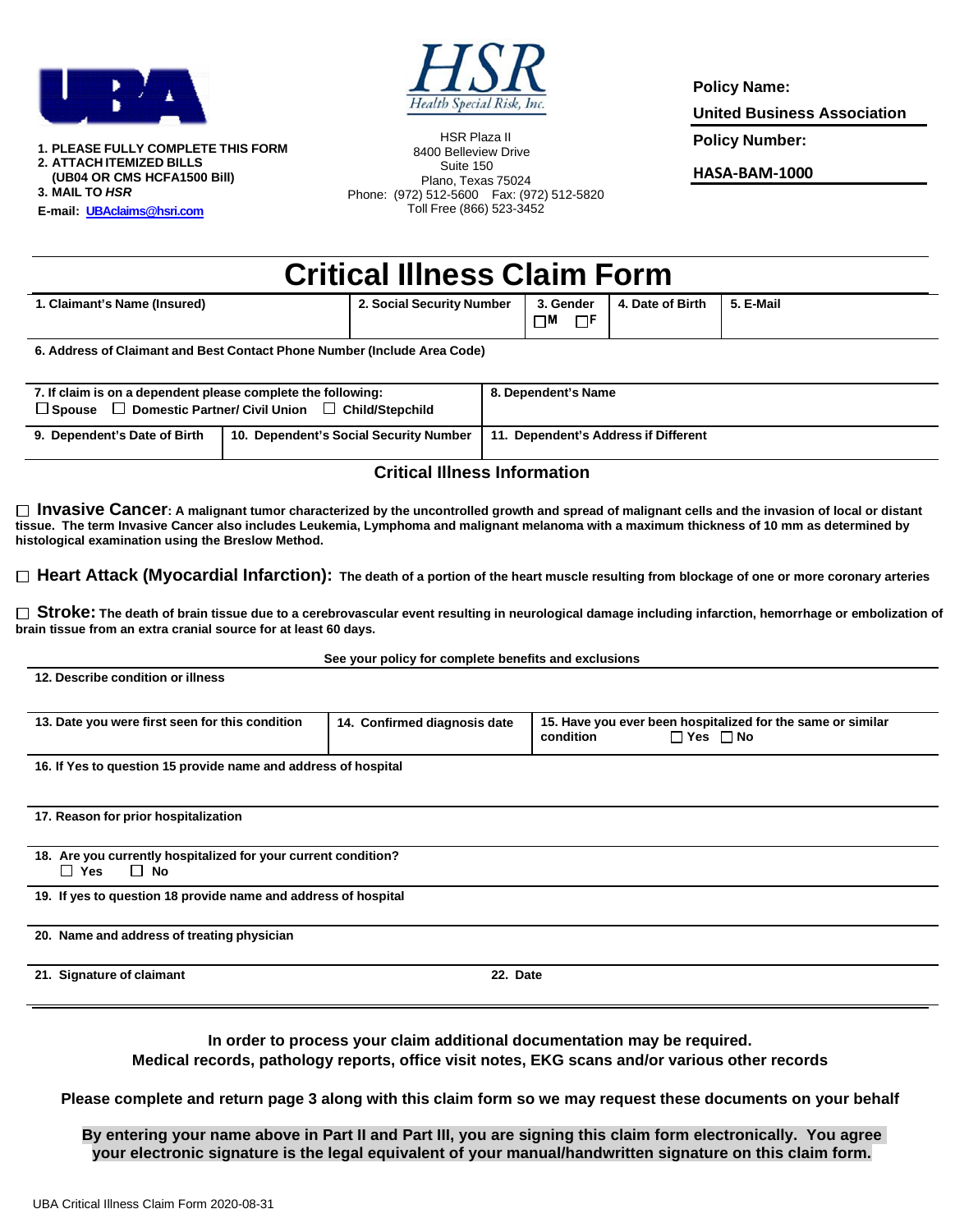### **FRAUD WARNING NOTICES**

## Any person who knowingly presents a false of fraudulent claim for payment of loss or benefit or knowingly presents false information in an application for insurance is guilty of a crime and may be subject to fines and confinement in prison.

#### **STATE SPECIFIC PROVISIONS**

| Alabama                                  | Any person who knowingly presents a false or fraudulent claim for payment of a loss or benefit or who knowingly presents false information in an application for<br>insurance is guilty of a crime and may be subject to restitution fines or confinement in prison, or any combination thereof.                                                                                                                                                                                                                                                                                                                                                                                                                       |
|------------------------------------------|------------------------------------------------------------------------------------------------------------------------------------------------------------------------------------------------------------------------------------------------------------------------------------------------------------------------------------------------------------------------------------------------------------------------------------------------------------------------------------------------------------------------------------------------------------------------------------------------------------------------------------------------------------------------------------------------------------------------|
| Alaska                                   | A person who knowingly and with intent to injure, defraud, or deceive an insurance company files a claim containing false, incomplete, or misleading information<br>may be prosecuted under state law.                                                                                                                                                                                                                                                                                                                                                                                                                                                                                                                 |
| Arizona                                  | For your protection Arizona law requires the following statement to appear on this form. Any person who knowingly presents a false or fraudulent claim<br>for payment of a loss is subject to criminal and civil penalties.                                                                                                                                                                                                                                                                                                                                                                                                                                                                                            |
| Arkansas                                 | Any person who knowingly presents a false or fraudulent claim for payment of a loss or benefit or knowingly presents false information in an application for                                                                                                                                                                                                                                                                                                                                                                                                                                                                                                                                                           |
| Louisiana                                | insurance is guilty of a crime and may be subject to fines and confinement in prison.                                                                                                                                                                                                                                                                                                                                                                                                                                                                                                                                                                                                                                  |
| California                               | For your protection California law requires the following to appear on this form: Any person who knowingly presents false or fraudulent claim for the payment of a<br>loss is guilty of a crime and may be subject to fines and confinement in state prison.                                                                                                                                                                                                                                                                                                                                                                                                                                                           |
| Colorado                                 | It is unlawful to knowingly provide false, incomplete, or misleading facts or information to an insurance company, for the purpose of defrauding or attempting to<br>defraud the company. Penalties may include imprisonment, fines, denial of insurance and civil damages. Any insurance company or agent of an insurance company<br>who knowingly provides false, incomplete, or misleading facts or information to a policyholder or claimant, for the purpose of defrauding or attempting to defraud<br>the policyholder or claimant, with regard to a settlement or award payable for insurance proceeds shall be reported to the Colorado Division of Insurance within<br>the Department of Regulatory Agencies. |
| Connecticut                              | This form must be completed in its entirety. Any person who intentionally misrepresents or intentionally fails to disclose any material fact related to a claimed<br>injury may be guilty of a felony.                                                                                                                                                                                                                                                                                                                                                                                                                                                                                                                 |
| Delaware<br>Idaho                        | Any person who knowingly, and with intent to injure, defraud or deceive any insurer, files a statement of claim containing any false, incomplete or misleading<br>information is guilty of a felony.                                                                                                                                                                                                                                                                                                                                                                                                                                                                                                                   |
| District<br>of Columbia                  | WARNING: It is a crime to provide false or misleading information to an insurer, for the purpose of defrauding the insurer or any other person. Penalties include<br>imprisonment and/or fines. In addition, an insurer may deny insurance benefits if false information materially related to a claim was provided by the applicant.                                                                                                                                                                                                                                                                                                                                                                                  |
| Florida                                  | Any person who knowingly and with intent to injure, defraud, or deceive any insurer files a statement of claim containing any false, incomplete, or misleading<br>information is guilty of a felony of the third degree.                                                                                                                                                                                                                                                                                                                                                                                                                                                                                               |
| Hawaii                                   | For your protection, Hawaii law requires you to be informed that presenting a fraudulent claim for payment of a loss or benefit is a crime punishable by fines or<br>imprisonment, or both.                                                                                                                                                                                                                                                                                                                                                                                                                                                                                                                            |
| Indiana                                  | A person who knowingly and with intent to defraud an insurer. files a statement of claim containing any false, incomplete, or misleading information commits a<br>felony.                                                                                                                                                                                                                                                                                                                                                                                                                                                                                                                                              |
| Kentucky<br>Maine                        | Any person who knowingly and with intent to defraud any insurance company or other person files a statement of claim containing any materially false<br>information or conceals, for the purpose of misleading, information concerning any fact material thereto commits a fraudulent insurance act, which is a crime.<br>It is a crime to knowingly provide false, incomplete or misleading information to an insurance company for the purpose of defrauding the company. Penalties may                                                                                                                                                                                                                              |
|                                          | include imprisonment, fines, or denial of insurance benefits.                                                                                                                                                                                                                                                                                                                                                                                                                                                                                                                                                                                                                                                          |
| Maryland                                 | Any person who knowingly and willfully presents a false or fraudulent claim for payment of<br>a loss or benefit or who knowingly and willfully presents false information in an application for insurance is guilty of a crime and may be subject to fines and<br>confinement in prison.                                                                                                                                                                                                                                                                                                                                                                                                                               |
| Michigan<br>North Dakota<br>South Dakota | Any person who knowingly and with intent to defraud any insurance company or another person, files a statement of claim containing any materially false<br>information or conceals, for the purpose of misleading information concerning any fact material thereto, commits a fraudulent insurance act, which is a crime and<br>subject the person to criminal civil penalties.                                                                                                                                                                                                                                                                                                                                        |
| Minnesota                                | A person who files a claim with intent to defraud or helps commit a fraud against an insurer is guilty of a crime.                                                                                                                                                                                                                                                                                                                                                                                                                                                                                                                                                                                                     |
| Nevada                                   | Any person who knowingly files a statement of claim containing any misrepresentation or any false, incomplete, or misleading information may be guilty o f a<br>criminal act punishable under state or federal law, or both and may be subject to civil penalties.                                                                                                                                                                                                                                                                                                                                                                                                                                                     |
| New<br>Hampshire                         | Any person who, with a purpose to injure, defraud or deceive any insurance company, files a statement of claim containing any false, incomplete or misleading<br>information is subject to prosecution and punishment for insurance fraud as provided in RSA638:20                                                                                                                                                                                                                                                                                                                                                                                                                                                     |
| <b>New Jersey</b>                        | Any person who includes any false or misleading information on an application for an insurance policy is subject to criminal and civil penalties.                                                                                                                                                                                                                                                                                                                                                                                                                                                                                                                                                                      |
| <b>New Mexico</b>                        | Any person who knowingly presents a false or fraudulent claim for payment of a loss or benefit or knowingly presents false information in an application for<br>insurance is guilty of a crime and may be subject to civil fines and criminal penalties.                                                                                                                                                                                                                                                                                                                                                                                                                                                               |
| Ohio                                     | Any person who, with intent to defraud or knowing that he is facilitating a fraud against an insurer, submits an application or files a claim containing a false or<br>deceptive statement is guilty of insurance fraud.                                                                                                                                                                                                                                                                                                                                                                                                                                                                                               |
| Oklahoma                                 | WARNING: Any person who knowingly, and with intent to injure, defraud or deceive any insurer, makes any claim for the proceeds of an insurance policy<br>containing any false, incomplete or misleading information is guilty of a felony.                                                                                                                                                                                                                                                                                                                                                                                                                                                                             |
| Oregon                                   | Any person who knowingly and with intent to defraud or solicit another to defraud an insurer: (1) by submitting an application, or (2) by filing a claim containing a<br>false statement as to any material fact thereto, may be committing a fraudulent insurance act, which may be a crime and may subject the person to criminal and<br>civil penalties.                                                                                                                                                                                                                                                                                                                                                            |
| Pennsylvania                             | Any person who knowingly and with intent to defraud any insurance company or other person files an application for insurance or statement of claim containing<br>any materially false information or conceals for the purpose of misleading, information concerning any fact material thereto commits a fraudulent insurance act,<br>which is a crime and subjects such person to criminal and civil penalties.                                                                                                                                                                                                                                                                                                        |
| Rhode Island<br>West Virginia            | Any person who knowingly presents a false or fraudulent claim for payment of a loss or benefit or knowingly presents false information in an application for<br>insurance is guilty of a crime and may be subject to fines and confinement in prison.                                                                                                                                                                                                                                                                                                                                                                                                                                                                  |
| Tennessee<br>Virginia<br>Washington      | It is a crime to knowingly provide false, incomplete or misleading information to an insurance company for the purpose of defrauding the company. Penalties<br>include imprisonment, fines and denial of insurance benefits.                                                                                                                                                                                                                                                                                                                                                                                                                                                                                           |
| Texas                                    | Any person who knowingly presents a false or fraudulent claim for the payment of a loss is guilty of a crime and may be subject to fines and confinement in state<br>prison.                                                                                                                                                                                                                                                                                                                                                                                                                                                                                                                                           |
| Utah                                     | Any person who knowingly presents false or fraudulent underwriting information, files or causes to be filed a false or fraudulent claim for disability compensation<br>or medical benefits or submits a false or fraudulent report or billing for health care fees or other professional services is guilty of a crime and may be subject to<br>fines and confinement in state prison. Utah Workers Compensation claims only.                                                                                                                                                                                                                                                                                          |